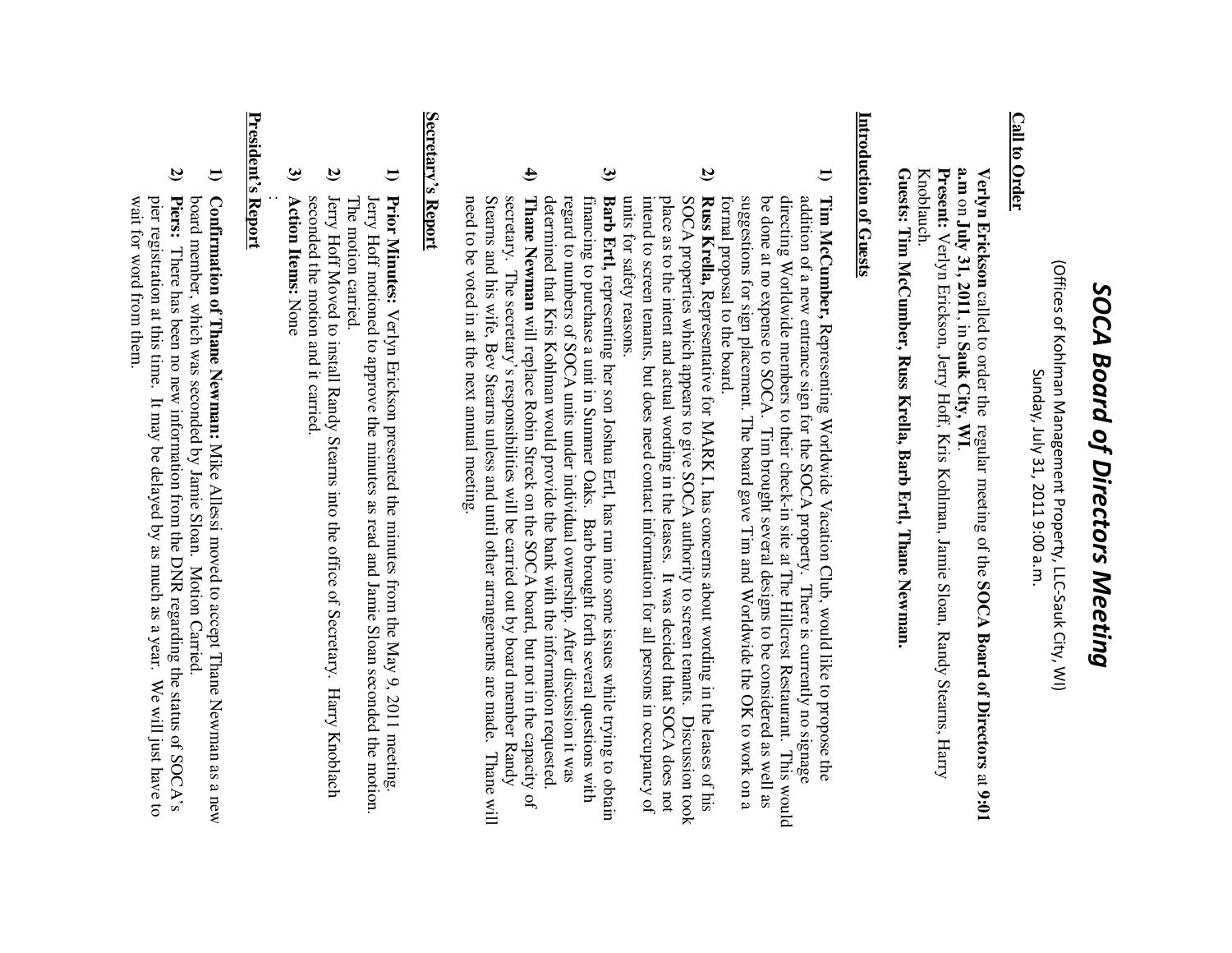- **3)** Recreational Easement for Cove's Court-Discussion continued as to the rights of Cove's seconded the motion and it carried at 10:10 a.m. informing them of the policy and their requirement to pay \$350/year per unit. Jerry Hoff was made by Jamie Sloan to draft a letter to be sent to Cove's Court property owners policies. We need new wording or a new policy to become effective January, 2012. A motion confusion in the future. It is currently unclear as to who owns what rights and how to enforce seems to allow residents to opt in or out at any time. We could change wording to avoid seconded the motion and it carried at 10:10 a.m. informing them of the policy and their requirement to pay \$350/year per unit. Jerry Hoff was made by Jamie Sloan to draft a letter to be sent to Cove's Court property owners policies. We need new wording or a new policy to become effective January, 2012. A motion confusion in the future. It is currently unclear as to who owns what rights and how to enforce seems to allow residents to opt in or out at any time. We could change wording to avoid Court residents to use the amenities of Summer Oaks. Current wording in condo declaration Court residents to use the amenities of Summer Oaks. Current wording in condo declaration **Recreational Easement for Cove's Court**- Discussion continued as to the rights of Cove's
- **4)** Late Policy: There is a proposal to draft a late fees policy which would allow a 15 day grace No action was taken by the board and discussion will continue. No action was taken by the board and discussion will continue. period for late payment of monthly fees. A \$20 late fee would then be incurred as a penalty. period for late payment of monthly fees. A \$20 late fee would then be incurred as a penalty. **Late Policy:** is a proposal to draft a late fees policy which would allow a 15 day grace
- **5)** occupation of premises only. Mike Allessi seconded the motion and it carried. require unit owners to provide names and contact information of potential leases prior to leases and the implications of different approaches. A motion was made by Randy Stearns to attorneys. Discussion took place as to the responsibility/right of SOCA to screen potential SOCA reserves the right to approve long term renters. This policy was reviewed by our **Executive Summary:** Current wording of executive summary document seems to imply that occupation of premises only. Mike Allessi seconded the motion and it carried. require unit owners to provide names and contact information of potential leases prior to leases and the implications of different approaches. A motion was made by Randy Stearns to attorneys. Discussion took place as to the responsibility/right of SOCA to screen potential SOCA reserves the right to approve long term renters. This policy was reviewed by our **Executive Summary:** Current wording of executive summary document seems to imply that
- **6)** point of contact for any and all issues or projects. Single point of contact: The point was made once again that Kris Kohlman is to be the single point of contact for any and all issues or projects. **Single point of contact**: The point was made once again that Kris Kohlman is to be the single
- **7)** The Grade Boat Club: Anyone interested in attending the annual meeting should talk to Barb Ertl. Barb Ertl. **The Grade Boat Club:** Anyone interested in attending the annual meeting should talk to
- **8)** the association money if enough people participate. via e-mail rather than in hard copy form at the annual meeting. Eventually, this could save Action Items: E-mail list-There will be a sign-up for SOCA residents to receive information the association money if enough people participate. via e-mail rather than in hard copy form at the annual meeting. Eventually, this could save **Action Items: E-mail list-**There will be a sign-up for SOCA residents to receive information

# **Treasurer's Report-**Treasurer's Report-Jerry Hoff

- **1)** Jerry began his report by stating that SOCA was right on the money with regard to the budget the 2012 budget. the 2011 budget. There is always the choice to pay for some of this year's insurance out of budget. Jerry has currently budgeted the insurance for the 2011 calendar year to be paid in for insurance this year, since we are paying part of the insurance cost for 2010 out of the 2011 There is an issue with regard to insurance and when it is paid out. Currently insurance is paid out in May and is effective until the following May  $1^{s_{tr}}$ . That would put us \$4700 over budget out in May and is effective through June. We ended June with about \$45,000+, which included \$4200 in prepaid dues. the 2012 budget. the 2011 budget. There is always the choice to pay for some of this year's insurance out of budget. Jerry has currently budgeted the insurance for the 2011 calendar year to be paid in for insurance this year, since we are paying part of the insurance cost for 2010 out of the 2011 out in May and is effective until the following May 1There is an issue with regard to insurance and when it is paid out. Currently insurance is paid through June. We ended June with about \$45,000+, which included \$4200 in prepaid dues. Jerry began his report by stating that SOCA was right on the money with regard to the budget That would put us \$4700 over budget
- **2)** Pier registration cost SOCA \$11,280 this year. \$8500 of that was for legal fees and \$2800 for other work done by Edge. None of this was anticipated or budgeted. other work done by Edge. None of this was anticipated or budgeted. Pier registration cost SOCA \$11,280 this year. \$8500 of that was for legal fees and \$2800 for
- **3)** significantly from projections. Subtracting for non-budgeted items will leave about \$47,000 in reserves. \$12,000 was prepaid dues, leaving about \$70,000 in reserves to start the 2011 budget year. budget on building 3 renovations. We started 2011 with about \$82,000 in reserves, of which overruns on budgeted projects, including \$2335 in unexpected legal fees and \$11,800 over We have used \$23,000 of reserves so far this year for non-budgeted items and for cost significantly from projections. Subtracting for non-pure  $(1.000 \text{ m})^2$  in reserves about  $(2.17 \text{ m})^2$  is down to the serves in Fig. is down.  $512,000$  was prepaid dues, leaving about  $570,000$  in reserves to start the 2011 budget year. budget on building 3 renovations. We started 2011 with about \$82,000 in reserves, of which overruns on budgeted projects, including \$2335 in unexpected legal fees and \$11,800 over We have used \$23,000 of reserves so far this year for non-budgeted items and for cost This is down
- **4)** buildings 8 and 9 as well as paying Worldwide back are recommended for 2012. This action building 3 renovations off until 2013. Reroofing unit 57 and painting lakeside decks on of \$400-500 less than last year's budgeted income. He also recommends pushing the assessments. Jerry projected reduced income in some areas (see attachment), with a net effect **Proposed budget for 2012:** Jerry recommends no increase in fees for 2012 and no special buildings 8 and 9 as well as paying Worldwide back are recommended for 2012. This action building 3 renovations off until 2013. Reroofing unit 57 and painting lakeside decks on of \$400-500 less than last year's budgeted income. He also recommends pushing the assessments. Jerry projected reduced income in some areas (see attachment),with a net effect **Proposed budget for 2012:** Jerry recommends no increase in fees for 2012 and no special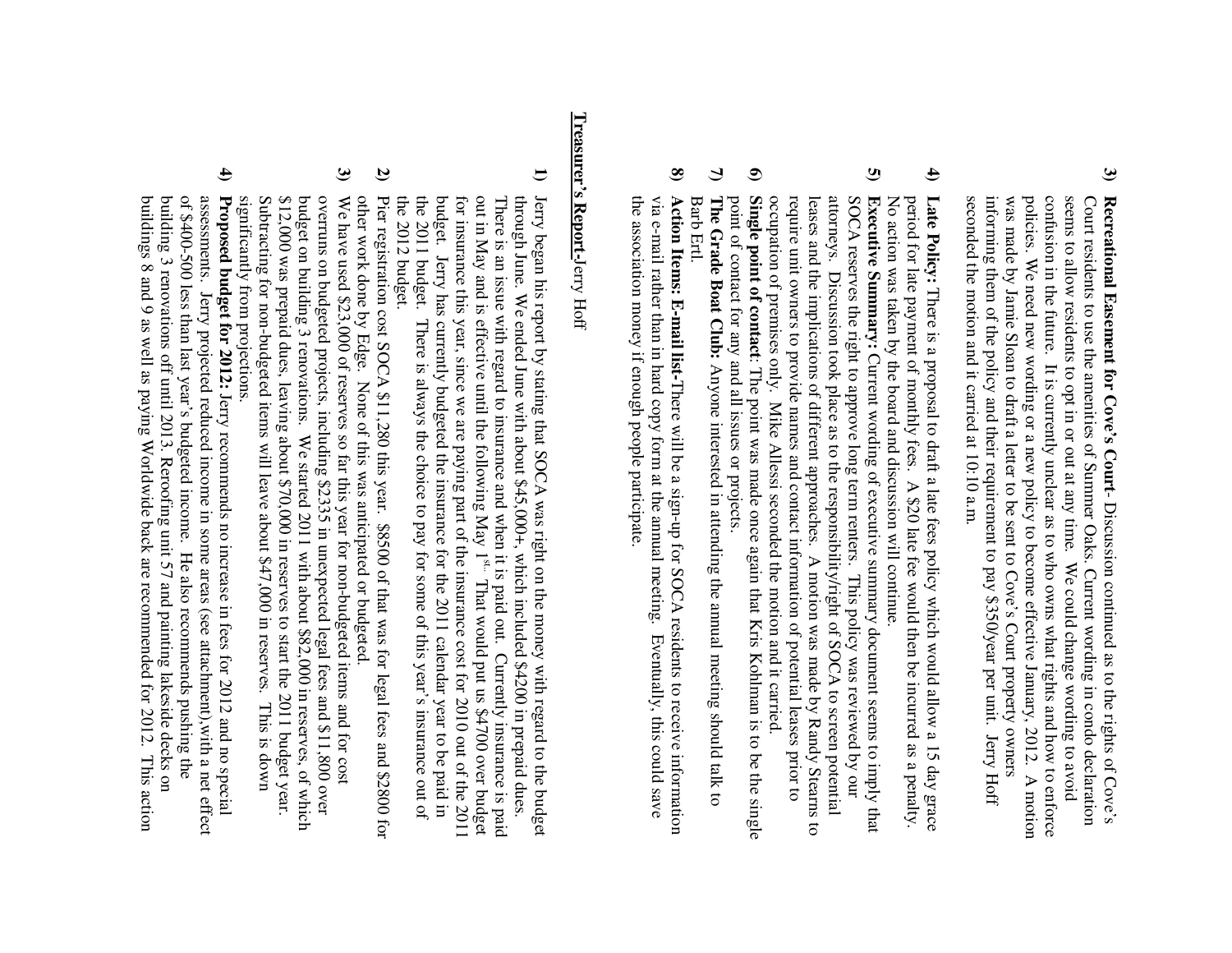were at the beginning of 2011. would have the effect of putting money back into reserves and bring SOCA back to where we were at the beginning of 2011. would have the effect of putting money back into reserves and bring SOCA back to where we

**5)** the contractor will be \$650. should be done. Discussion took place as to when some of the projects currently slated for 2012 could or the contractor will be  $6000$ . should be done. Repair of rotation  $\frac{1}{2}$  will be done immediately. Cost as bid by Discussion took place as to when some of the projects currently slated for 2012 could or Repair of rotting wood on unit #57 will be done immediately. Cost as bid by

to these issues and bring ideas back to the board. Discussion was capped with the understanding that we should continue to think of solutions elements. If left to individual owners, there will always be variation when items are replaced. would be for SOCA to take some responsibility in the maintenance of these common of variation in doors, light fixtures, etc. Probably the only way to keep this from happening maintaining these items and keeping them uniform from unit to unit. Currently, there is a lot limited common elements such as decks. It would be advisable to look at a policy for Discussion took place as to responsibility of owners/responsibility of SOCA to maintain to these issues and bring ideas back to the board. Discussion was capped with the understanding that we should continue to think of solutions elements. If left to individual owners, there will always be variation when items are replaced. would be for SOCA to  $K_{\text{max}}$  of  $K_{\text{max}}$  in the maintenance of these common of variation in doors, light fixtures, etc. Probably the only way to keep this from happening maintaining these items and keeping them uniform from unit to unit. Currently, there is a lot limited common elements such as decks. It would be advisable to look at a policy for Discussion took place as to responsibility of owners/responsib ility of SOCA to maintain

Mike Allessi. Motion carried Motion to accept proposed 2012 budget was made by Harry Knoblauch and seconded by Mike Allessi. Motion carried. Motion to accept proposed 2012 budget was made by Harry Knoblauc h and seconded by

#### **6) Action itemsAction items:**

Shoreline landscaping evaluation-permit is open ended. The project was for three years Shoreline landscaping evaluation-permit is open ended. The related related to recreational easements and payment for use. Recreational easement. Action will be taken to inform Cove's Court residents of policy Recreational easement. Action will be taken to inform Cove's Court residents of policy to recreational easements and payment for use. project was for three years.

# Property Manager's Report-Kris Kohlman **Property Manager's Report-**Kris Kohlman

- **1)** Pool light-timer went out causing the lights to be on in the daytime and off at night. It had to bulb that does not attract insects was used. nearby. The new bulb is of the same wattage, but may seem brighter because it is new. be replaced. Some people have complained that the light is too bright for people living bulb that does not attract insects was used. nearby. The new bulb is of the same wattage, but may seem brighter because it is new. A be replaced. Some people have complained that the light is too bright for people living timer went out causing the lights to be on in the daytime and off at night. It had to  $\triangleright$
- **2)** will get on that. has not yet gotten back to Kris about a few other projects that have been in the works. Jerry some questions as to what to do about an existing tree in the same area. Herman Landscaping pulled near the steps of building #8. That will probably happen yet this summer. Landscaping project- Kris is still working on this. The grass will be killed and some bushes will get on that. has not yet gotten back to Kris about a few other projects that have been in the works. Jerry some questions as to what to do about an existing tree in the same area. Herman Landscaping pulled near the steps of building #8. That will probably happen yet this summer. Kris had **Landscaping project-** Kris is still working on this. The grass will be killed and some bushes Kris had
- **3)** Owner's keys- Kris has had multiple requests of late asking her to meet with various parties individual owners. providing keys to units when there is work to be done. This is the responsibility of the necessary to put a note in the next newsletter stating that Kris's responsibilities do not include complying with those requests due to the liability issues it could present. It might be to provide keys to various units for work to be done, etc. She has taken the position of not individual owners. providing keys to units when there is work to be done. This is the responsibility of the necessary to put a note in the next newsletter stating that Kris's responsibilities do not include complying with those requests due to the liability issues it could present. It might be to provide keys to various units for work to be done, etc. She has taken the position of not **Owner's keys-** Kris has had multiple requests of late asking her to meet with various parties
- **4)** her contract fee from \$45 to \$55 dollars per hour. Change in fees-When Kris Kohlman's contract comes up for renewal, she will be increasing her contract fee from \$45 to \$55 dollars per hour. **Change in fees-** When Kris Kohlman's contract comes up for renewal, she will be increasing
- **5)** will not give permission for any work to be done there. there is nothing SOCA can do about this since the property is owned by John Kassner. He entrance, as well as the light pole that has been laying there for a longtime. Kris stated that of concern about the very overgrown state of the bushes near the Summer Oaks sign at the **Bush trimming-** Kris and her workers will begin trimming bushes this week. There is a lot will not give permission for any work to be done there. there is nothing SOCA can do about this since the property is owned by John Kassner. He entrance, as well as the light pole that has been laying there for a longtime. Kris stated that of concern about the very overgrown state of the bushes near the Summer Oaks sign at the **Bush trimming-** Kris and her workers will begin trimming bushes this week. There is a lot
- **6)** to proceed with the project. Action items-Fence repair estimates were e-mailed by Kris. The board gave her permission to proceed with the project. **Action items-**Fence repair estimates were e-mailed by Kris. The board gave her permission

## By-laws Committee-no report **By-laws Committee**-no report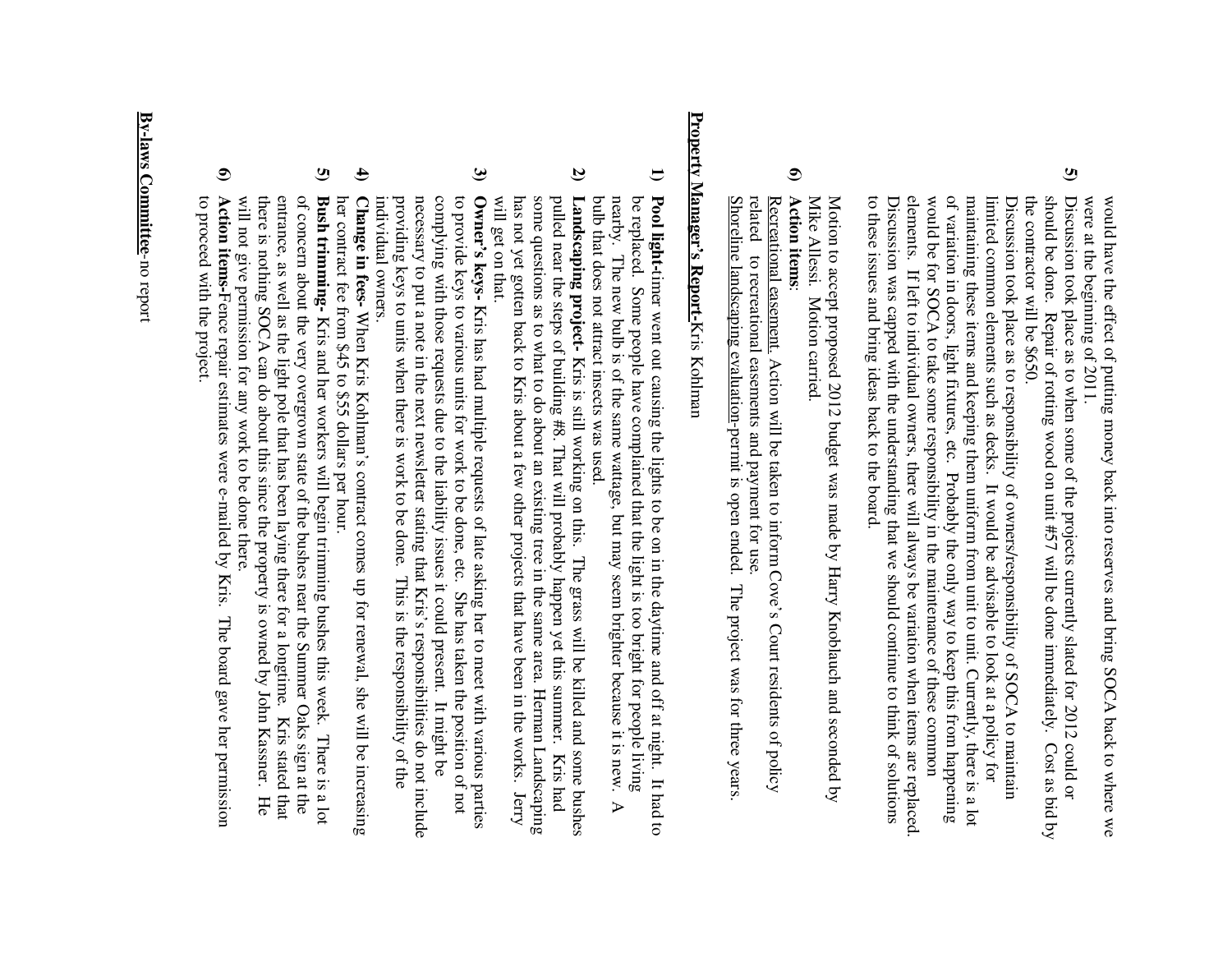# Nominating Committee **Nominating Committee**

- **1)** Upcoming election-Current board members should recruit other SOCA members to take their ballot with a motion to destroy ballots after they have been counted. ballot with a motion to destroy ballots after they have been counted. the board can declare their intent in advance or at the annual meeting. the board can declare their intent in advance or at the annual meeting. There will be a written term "member in good standing" should be applied to candidates. Anyone wishing to be on term "member in good standing" should be applied to candidates. Anyone wishing to be on there are any requirements for individuals seeking a position on the board. Harry thinks the there are any requirements for individuals seeking a position on the board. Harry thinks the It might be possible to have more people running for positions than vacancies. Thane asked if It might be possible to have more people running for positions than vacancies. Thane asked if places if they do not wish to remain on the board. Mike's and Harry's terms are currently up places if they do not wish to remain on the board. Mike's and Harry's terms are currently up. **Upcoming election**-Current board members should recruit other SOCA members to take their There will be a written
- **2) Action items-**Action items-none

# **Buildings and Grounds Committee Buildings and Grounds Committee**

- **1)** Building 3-Renovations are complete and have been paid for in full. Mike had a concern discussed this with Casey and Kris. attached prior to the work being done, they should be reattached by the contractor. Mike has about the upper deck railings that have not been secured to the building. Since they were discussed this with Casey and Kris. attached prior to the work being done, they should be reattached by the contractor. Mike has about the upper deck railings that have not been secured to the building. Since they were **Building 3-**Renovations are complete and have been paid for in full. Mike had a concern
- **2)** from there. deck sealing done on buildings 1 & 3. They will e-mail it to the board and decide what to do Decks on buildings 1 and 3-Mike and Kris will work on a proposal to get powerwashing and from there. deck sealing done on buildings 1 & 3. They will e-mail it to the board and decide what to do **Decks on buildings 1 and 3-**Mike and Kris will work on a proposal to get powerwashing and
- **3)** proceed and in what time frame. addressed and possibly budgeted for next year. A plan needs to be put forth as to how to Bridges and walkways for buildings 8 and 9- Lakeside stairs and walkways need to be proceed and in what time frame. addressed and possibly budgeted for next year. A plan needs to be put forth as to how to **Bridges and walkways for buildings 8 and 9-**Lakeside stairs and walkways need to be
- **4)** builder to get more information to put into a proposal for the board.<br>Action items-None needed for this construction as well as support issues. Jamie will pursue these issues with a designs and limitations for this project. There were some questions about building permits Maggie Sloan memorial gazebo-Jamie has talked to a local builder to get some ideas as to builder to get more information to put into a proposal for the board. needed for this construction as well as support issues. Jamie will pursue these issues with a designs and limitations for this project. There were some questions about building permits **Maggie Sloan memorial gazebo-**Jamie has talked to a local builder to get some ideas as to
- **5) Action items**

## **Old BusinessOld Business-None**

#### **New Business New Business**

- **1)** Dryer vent & fireplace inspection-There is a need to enforce current policy on dryer vent done on a voluntary basis by individual unit owners. Making this a mandatory practice to be resident stating that the board needs to take a stronger stance on this issue. It is currently cleaning and fireplace inspection for insurance purposes. An e-mail was received from a Barb Ertl will work on a proposal for the board to consider Barb Ertl will work on a proposal for the board to consider. paid for by owners or by the Association would ensure that it is done by everyone. Jamie and paid for by owners or by the Association would ensure that it is done by everyone. Jamie and done on a voluntary basis by individual unit owners. Making this a mandatory practice to be resident stating that the board needs to take a stronger stance on this issue. It is currently cleaning and fireplace inspection for insurance purposes. An e-mail was received from a **Dryer vent & fireplace inspection-** There is a need to enforce current policy on dryer vent
- **2)** Sign at entrance of Summer Oaks-Tim, Mike, and Kris will work together on this project to come up with a design to be presented to the board to come up with a design to be presented to the board. **Sign at entrance of Summer Oaks-**Tim, Mike, and Kris will work together on this project

### Next Meeting-**Next Meeting-**

October 1, 2011 at Hillcrest Restaurant (SOCA Annual Meeti October 1, 2011 at Hillcrest Restaurant (SOCA Annual Meeting)